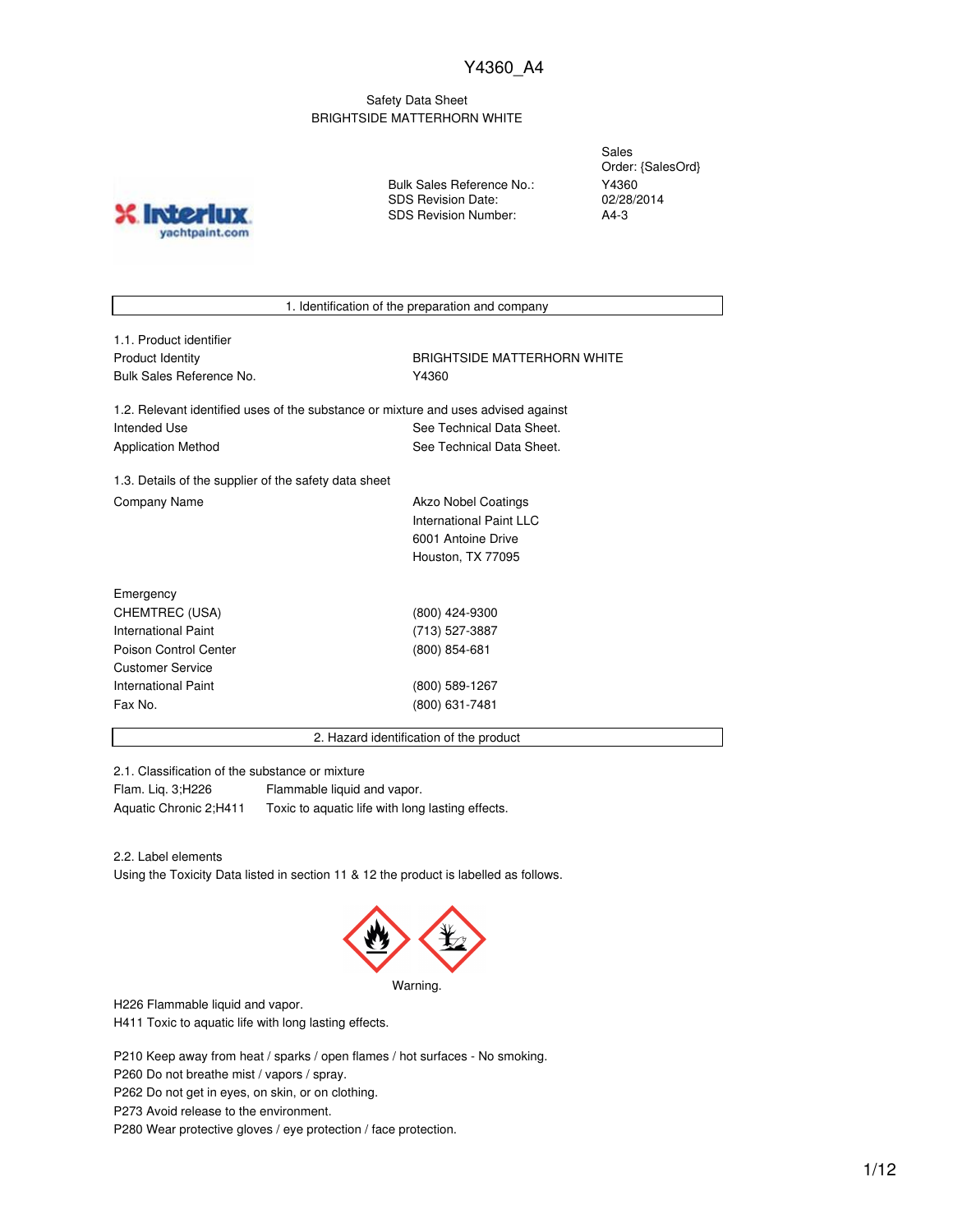P301+310 IF SWALLOWED: Immediately call a POISON CENTER or doctor/physician. P303+361+353 IF ON SKIN (or hair): Remove/Take off immediately all contaminated clothing. Rinse skin with water/shower.

P331 Do NOT induce vomiting.

P370 In case of fire: Use water spray, fog, or regular foam..

P391 Collect spillage.

P403+233 Store in a well ventilated place. Keep container tightly closed.

P501 Dispose of contents / container in accordance with local / national regulations.

HMIS Rating **Health: 2** Flammability: 2 Reactivity: 0

This product contains the following substances that present a hazard within the meaning of the relevant State and Federal Hazardous Substances regulations.

| Ingredient/Chemical<br><b>Designations</b>                                         | Weight %     | <b>GHS Classification</b>                                                                        | <b>Notes</b> |
|------------------------------------------------------------------------------------|--------------|--------------------------------------------------------------------------------------------------|--------------|
| Titanium dioxide<br>CAS Number:<br>0013463-67-7                                    | $25 - 50$    |                                                                                                  | [1][2]       |
| Stoddard solvent<br><b>CAS Number:</b><br>0008052-41-3                             | $10 - 25$    | Asp. Tox. 1; H304                                                                                | $[1][2]$     |
| Solvent naphtha (petroleum),<br>medium aliphatic<br>CAS Number:<br>0064742-88-7    | $10 - 25$    | Asp. Tox. 1; H304                                                                                | [1]          |
| SATURATED HYDROCARBON  1.0 - 10<br><b>TS-KS6505</b><br><b>CAS Number:</b>          |              |                                                                                                  | $\sqrt{11}$  |
| Kerosene<br><b>CAS Number:</b><br>0008008-20-6                                     | $1.0 - 10$   | Asp. Tox. 1; H304                                                                                | [1][2]       |
| Naphtha (petroleum), heavy<br>aromatic<br>CAS Number:<br>0064742-94-5              | $1.0 - 10$   | Asp. Tox. 1; H304                                                                                | [1]          |
| Silica, amorphous<br><b>CAS Number:</b><br>0007631-86-9                            | $1.0 - 10$   | ----                                                                                             | [1][2]       |
| Aluminum hydroxide<br><b>CAS Number:</b><br>0021645-51-2                           | $1.0 - 10$   | Eye Irrit. 2;H319<br>STOT SE 3;H335                                                              | [1]          |
| Petroleum distillates.<br>hydrotreated light<br><b>CAS Number:</b><br>0064742-47-8 | $1.0 - 10$   | Asp. Tox. 1; H304                                                                                | $\sqrt{11}$  |
| Naphthalene<br><b>CAS Number:</b><br>0000091-20-3                                  | $0.10 - 1.0$ | Carc. 2;H351<br>Acute Tox. 4;H302<br><b>Aquatic Acute</b><br>1:H400<br>Aquatic Chronic<br>1:H410 | [1][2]       |
| Methyl ethyl ketoxime<br>CAS Number:<br>0000096-29-7                               | $0.10 - 1.0$ | Carc. 2;H351<br>Acute Tox. 4;H312<br>Eye Dam. 1;H318<br>Skin Sens. 1;H317                        | $\sqrt{11}$  |

[1] Substance classified with a health or environmental hazard.

[2] Substance with a workplace exposure limit.

[3] PBT-substance or vPvB-substance.

\*The full texts of the phrases are shown in Section 16.

#### 4. First aid measures

4.1. Description of first aid measures

| General    | Remove contaminated clothing and shoes. Get medical attention immediately. Wash<br>clothing before reuse. Thoroughly clean or destroy contaminated shoes.     |
|------------|---------------------------------------------------------------------------------------------------------------------------------------------------------------|
| Inhalation | If inhaled, remove to fresh air. If not breathing, give artificial respiration. If breathing is<br>difficult, give oxygen. Get medical attention immediately. |
| Eyes       | In case of contact, immediately flush eyes with plenty of water for at least 15 minutes.<br>Get medical attention immediately.                                |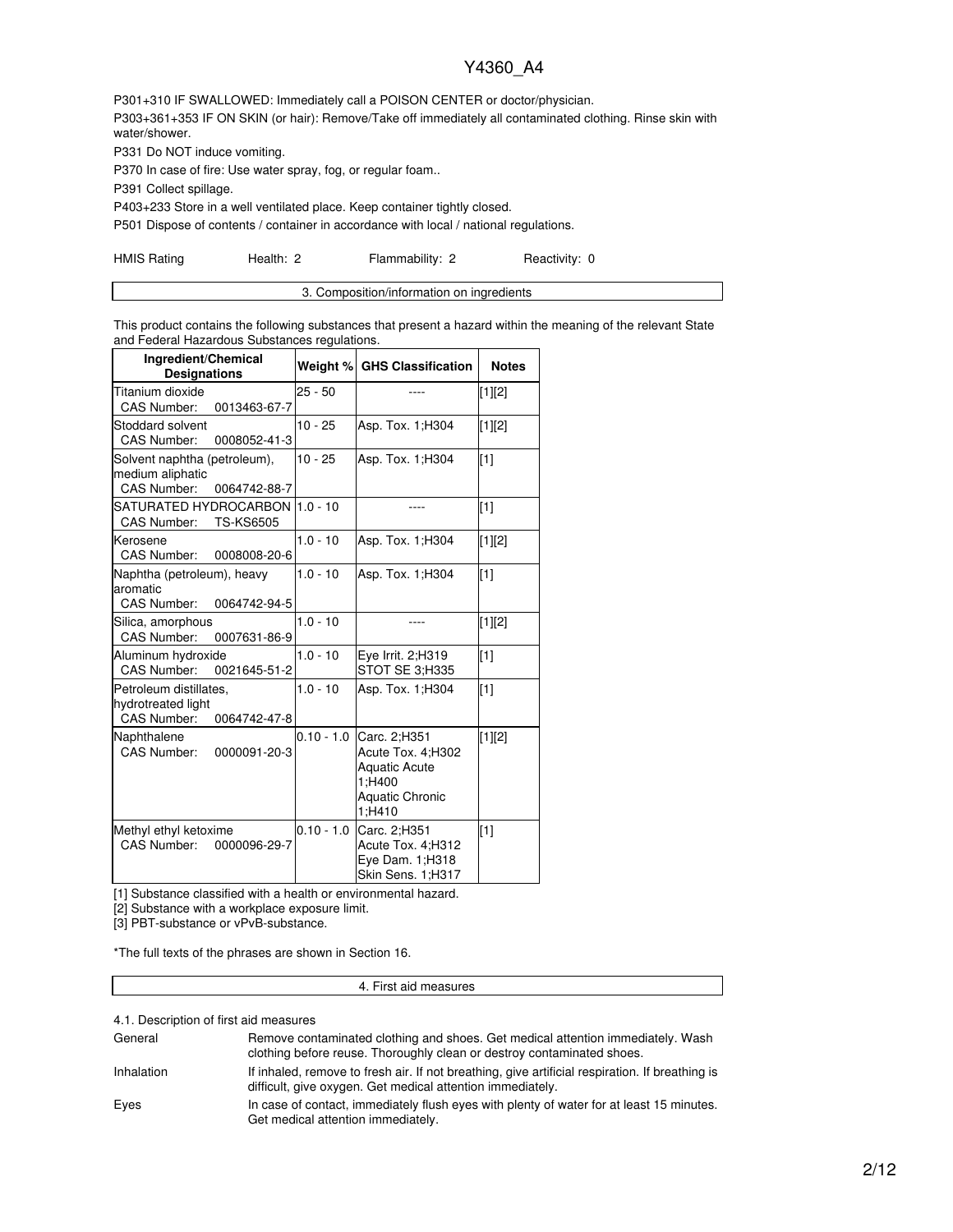| <b>Skin</b>     | In case of contact, immediately flush skin with soap and plenty of water. Get medical<br>attention immediately.                                                                                                                                                                                       |  |  |  |  |  |
|-----------------|-------------------------------------------------------------------------------------------------------------------------------------------------------------------------------------------------------------------------------------------------------------------------------------------------------|--|--|--|--|--|
| Ingestion       | If swallowed, immediately contact Poison Control Center at 1-800-854-6813. DO NOT<br>induce vomiting unless instructed to do so by medical personnel. Never give anything<br>by mouth to an unconscious person.                                                                                       |  |  |  |  |  |
|                 | 4.2. Most important symptoms and effects, both acute and delayed                                                                                                                                                                                                                                      |  |  |  |  |  |
| Overview        | NOTICE: Reports have associated repeated and prolonged occupational<br>overexposure to solvents with permanent brain and nervous system damage.<br>Intentional misuse by deliberately concentrating and inhaling the contents may be<br>harmful or fatal. Avoid contact with eyes, skin and clothing. |  |  |  |  |  |
| Inhalation      | Harmful if inhaled. Causes lung irritation. Causes nose and throat irritation. Vapors<br>may affect the brain or nervous system causing dizziness, headache or nausea.                                                                                                                                |  |  |  |  |  |
| Eyes            | Causes severe eye irritation. Avoid contact with eyes.                                                                                                                                                                                                                                                |  |  |  |  |  |
| Skin            | Causes skin irritation. May be harmful if absorbed through the skin.                                                                                                                                                                                                                                  |  |  |  |  |  |
| Ingestion       | Harmful if swallowed. May cause abdominal pain, nausea, vomiting, diarrhea, or<br>drowsiness.                                                                                                                                                                                                         |  |  |  |  |  |
| Chronic effects | Possible cancer hazard. Contains an ingredient which may cause cancer based on<br>animal data (See Section 2 and Section 15 for each ingredient). Risk of cancer<br>depends on duration and level of exposure.                                                                                        |  |  |  |  |  |
|                 | 5. Fire-fighting measures                                                                                                                                                                                                                                                                             |  |  |  |  |  |

### 5.1. Extinguishing media

CAUTION: This product has a very low flashpoint. Use of water spray when fighting fire may be inefficient. SMALL FIRES: Use dry chemical, CO2, water spray or alcohol-resistant foam. LARGE FIRES: Use water spray, fog, or alcohol-resistant foam. Do not use straight streams. Move containers from fire area if you can do so without risk. Runoff from fire control may cause pollution. Dike fire control water for later disposal. Do not scatter the material.

5.2. Special hazards arising from the substance or mixture

May produce hazardous fumes when heated to decomposition as in welding. Fumes may produce Carbon Dioxide and Carbon Monoxide.

5.3. Advice for fire-fighters

Cool closed containers exposed to fire by spraying them with water. Do not allow run off water and contaminants from fire fighting to enter drains or water courses. ERG Guide No.

#### 6. Accidental release measures

6.1. Personal precautions, protective equipment and emergency procedures

ELIMINATE ALL IGNITION SOURCES (no smoking, flares, sparks or flames in immediate area). Use only non-sparking equipment to handle spilled material and absorbent. Do not touch or walk through spilled material. Stop leak if you can do so without risk. Prevent entry into waterways, sewers, basements or confined areas. A vapor suppressing foam may be used to reduce vapors. Absorb or cover with dry earth, sand, or other non-combustible material and transfer to containers. Use non-sparking tools to collect absorbed material.

6.2. Environmental precautions

Do not allow spills to enter drains or watercourses.

6.3. Methods and material for containment and cleaning up

CALL CHEMTREC at (800)-424-9300 for emergency response. Isolate spill or leak area immediately for at least 25 to 50 meters (80 to 160 feet) in all directions. Keep unauthorized personnel away. Stay upwind. Keep out of low areas. Ventilate closed spaces before entering. LARGE SPILLS: Consider initial downwind evacuation for at least 300 meters (1000 feet).

7. Handling and storage

7.1. Precautions for safe handling

**Handling** Vapors may cause flash fire or ignite explosively.

In Storage Keep away from heat, sparks and flame.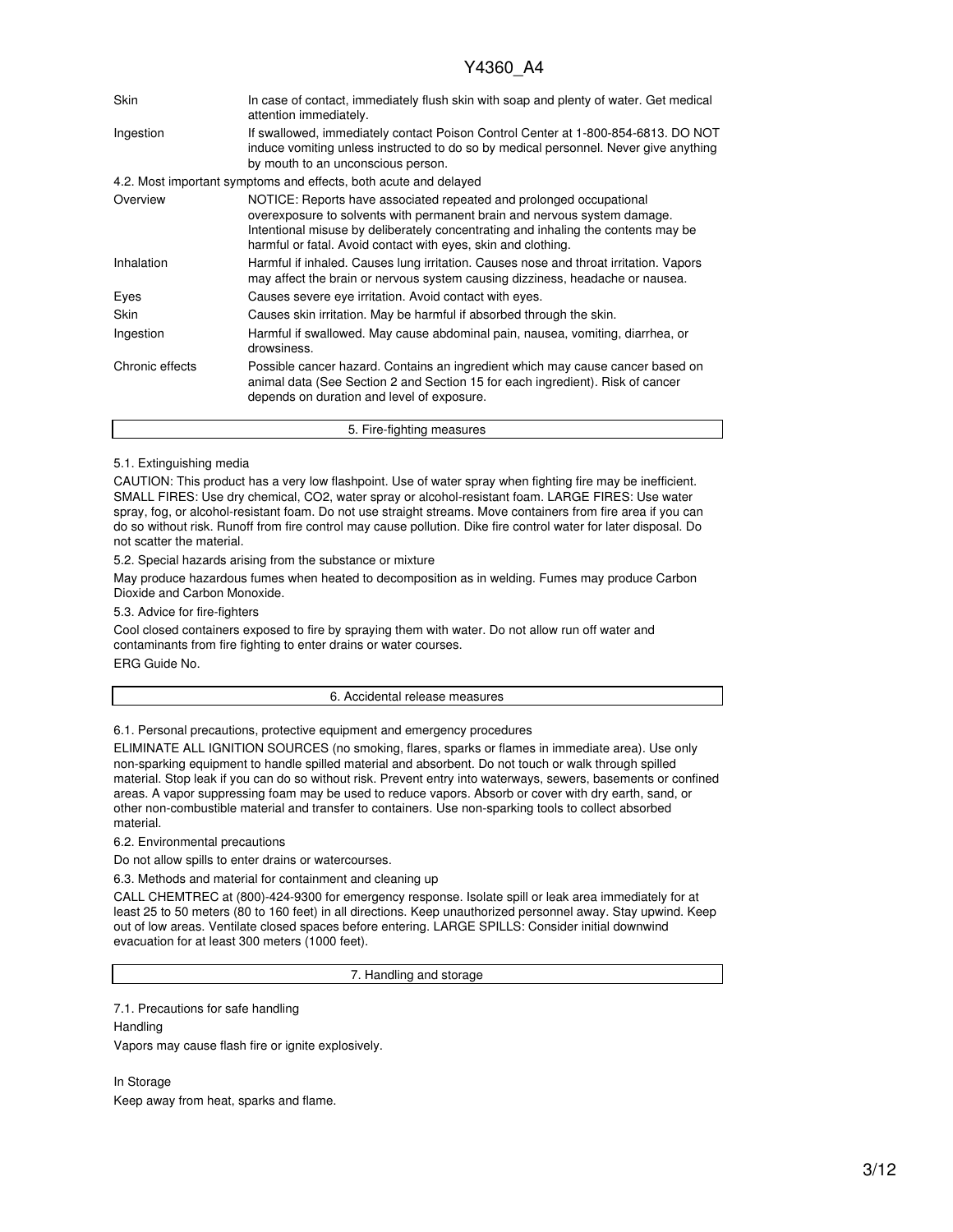7.2. Conditions for safe storage, including any incompatibilities

Store between 40-100F (4-38C).

Avoid contact with eyes, skin and clothing.

Strong oxidizing agents.

Do not smoke. Extinguish all flames and pilot lights, and turn off stoves, heaters, electric motors and other sources of ignition during use and until all vapors are gone.

7.3. Specific end use(s)

Close container after each use.

Wash thoroughly after handling.

Prevent build-up of vapors by opening all windows and doors to achieve cross-ventilation.

### 8. Exposure controls and personal protection

8.1. Control parameters

|                          |                                    | Exposure      |                                                                                                    |
|--------------------------|------------------------------------|---------------|----------------------------------------------------------------------------------------------------|
| CAS No.                  | Ingredient                         | <b>Source</b> | Value                                                                                              |
| 0000091-20-3 Naphthalene |                                    | OSHA          | 10 ppm TWA; 50 mg/m3 TWA15 ppm STEL; 75<br>mg/m3 STEL                                              |
|                          |                                    | ACGIH         | 10 ppm TWA15 ppm STEL                                                                              |
|                          |                                    | <b>NIOSH</b>  | 10 ppm TWA; 50 mg/m3 TWA15 ppm STEL; 75<br>mg/m3 STEL250 ppm IDLH                                  |
|                          |                                    | Supplier      |                                                                                                    |
|                          |                                    | OHSA,<br>CAN  | 10 ppm TWA15 ppm STEL                                                                              |
|                          |                                    | Mexico        | 10 ppm TWA LMPE-PPT; 50 mg/m3 TWA<br>LMPE-PPT15 ppm STEL [LMPE-CT]; 75 mg/m3<br>STEL [LMPE-CT]     |
|                          |                                    | Brazil        |                                                                                                    |
|                          | 0000096-29-7 Methyl ethyl ketoxime | <b>OSHA</b>   |                                                                                                    |
|                          |                                    | <b>ACGIH</b>  |                                                                                                    |
|                          |                                    | NIOSH         |                                                                                                    |
|                          |                                    | Supplier      |                                                                                                    |
|                          |                                    | OHSA,<br>CAN  |                                                                                                    |
|                          |                                    | Mexico        |                                                                                                    |
|                          |                                    | Brazil        |                                                                                                    |
|                          | 0007631-86-9 Silica, amorphous     | OSHA          |                                                                                                    |
|                          |                                    | ACGIH         |                                                                                                    |
|                          |                                    | NIOSH         | 6 mg/m3 TWA3000 mg/m3 IDLH                                                                         |
|                          |                                    | Supplier      |                                                                                                    |
|                          |                                    | OHSA,<br>CAN  |                                                                                                    |
|                          |                                    | Mexico        |                                                                                                    |
|                          |                                    | Brazil        |                                                                                                    |
| 0008008-20-6 Kerosene    |                                    | OSHA          |                                                                                                    |
|                          |                                    | <b>ACGIH</b>  | 200 mg/m3 TWA (application restricted to conditions<br>in which there are negligible aerosol expos |
|                          |                                    | <b>NIOSH</b>  | 100 mg/m3 TWA                                                                                      |
|                          |                                    | Supplier      |                                                                                                    |
|                          |                                    | OHSA,<br>CAN  | 200 mg/m3 TWA (restricted to conditions where<br>there is negligible aerosol exposure, as total hy |
|                          |                                    | Mexico        |                                                                                                    |
|                          |                                    | Brazil        |                                                                                                    |
|                          | 0008052-41-3 Stoddard solvent      | OSHA          | 500 ppm TWA; 2900 mg/m3 TWA                                                                        |
|                          |                                    | ACGIH         | 100 ppm TWA                                                                                        |
|                          |                                    | <b>NIOSH</b>  | 350 mg/m3 TWA1800 mg/m3 Ceiling (15 min)20000<br>mg/m3 IDLH                                        |
|                          |                                    |               |                                                                                                    |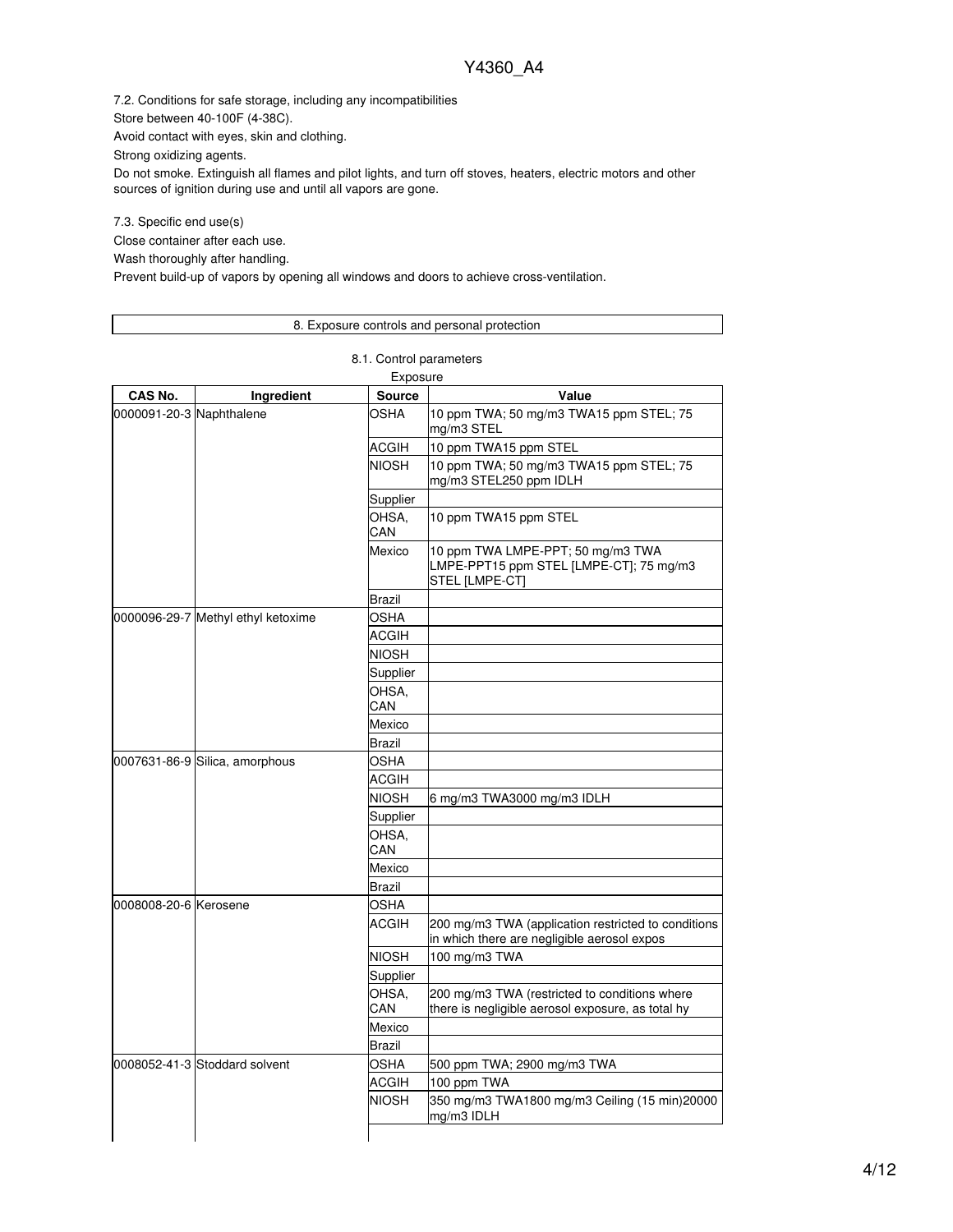|           |                                           | Supplier              |                                                                                                     |
|-----------|-------------------------------------------|-----------------------|-----------------------------------------------------------------------------------------------------|
|           |                                           | OHSA,<br>CAN          | 525 mg/m3 TWA (140C Flash aliphatic solvent)                                                        |
|           |                                           | Mexico                | 100 ppm TWA LMPE-PPT; 523 mg/m3 TWA<br>LMPE-PPT200 ppm STEL [LMPE-CT]; 1050 mg/m3<br>STEL [LMPE-CT] |
|           |                                           | <b>Brazil</b>         |                                                                                                     |
|           | 0013463-67-7 Titanium dioxide             | <b>OSHA</b>           | 15 mg/m3 TWA (total dust)                                                                           |
|           |                                           | <b>ACGIH</b>          | 10 mg/m3 TWA                                                                                        |
|           |                                           | <b>NIOSH</b>          | 5000 mg/m3 IDLH                                                                                     |
|           |                                           | Supplier              |                                                                                                     |
|           |                                           | OHSA,<br>CAN          | 10 mg/m3 TWA                                                                                        |
|           |                                           | Mexico                | 10 mg/m3 TWA LMPE-PPT (as Ti)20 mg/m3 STEL<br>[LMPE-CT] (as Ti)                                     |
|           |                                           |                       |                                                                                                     |
|           | 0021645-51-2 Aluminum hydroxide           | Brazil<br><b>OSHA</b> |                                                                                                     |
|           |                                           | <b>ACGIH</b>          |                                                                                                     |
|           |                                           | <b>NIOSH</b>          |                                                                                                     |
|           |                                           | Supplier              |                                                                                                     |
|           |                                           | OHSA,                 |                                                                                                     |
|           |                                           | CAN                   |                                                                                                     |
|           |                                           | Mexico                |                                                                                                     |
|           |                                           | Brazil                |                                                                                                     |
|           | 0064742-47-8 Petroleum distillates,       | <b>OSHA</b>           |                                                                                                     |
|           | hydrotreated light                        | <b>ACGIH</b>          |                                                                                                     |
|           |                                           | <b>NIOSH</b>          |                                                                                                     |
|           |                                           | Supplier              |                                                                                                     |
|           |                                           | OHSA,<br>CAN          |                                                                                                     |
|           |                                           | Mexico                |                                                                                                     |
|           |                                           | Brazil                |                                                                                                     |
|           | 0064742-88-7 Solvent naphtha (petroleum), | <b>OSHA</b>           |                                                                                                     |
|           | medium aliphatic                          | <b>ACGIH</b>          |                                                                                                     |
|           |                                           | <b>NIOSH</b>          |                                                                                                     |
|           |                                           | Supplier              |                                                                                                     |
|           |                                           | OHSA,                 |                                                                                                     |
|           |                                           | CAN                   |                                                                                                     |
|           |                                           | Mexico                |                                                                                                     |
|           |                                           | <b>Brazil</b>         |                                                                                                     |
|           | 0064742-94-5 Naphtha (petroleum), heavy   | <b>OSHA</b>           |                                                                                                     |
|           | aromatic                                  | <b>ACGIH</b>          |                                                                                                     |
|           |                                           | <b>NIOSH</b>          |                                                                                                     |
|           |                                           | Supplier              |                                                                                                     |
|           |                                           | OHSA,                 |                                                                                                     |
|           |                                           | CAN                   |                                                                                                     |
|           |                                           | Mexico                |                                                                                                     |
|           |                                           | <b>Brazil</b>         |                                                                                                     |
| TS-KS6505 | SATURATED<br><b>HYDROCARBON</b>           | <b>OSHA</b>           |                                                                                                     |
|           |                                           | <b>ACGIH</b>          |                                                                                                     |
|           |                                           | <b>NIOSH</b>          |                                                                                                     |
|           |                                           | Supplier              |                                                                                                     |
|           |                                           | OHSA,<br>CAN          |                                                                                                     |
|           |                                           | Mexico                |                                                                                                     |
|           |                                           | <b>Brazil</b>         |                                                                                                     |
|           |                                           |                       |                                                                                                     |

| ')ata<br>Heal. |                           |  |  |  |  |  |  |
|----------------|---------------------------|--|--|--|--|--|--|
| CAS No.        | Value<br>dient.<br>------ |  |  |  |  |  |  |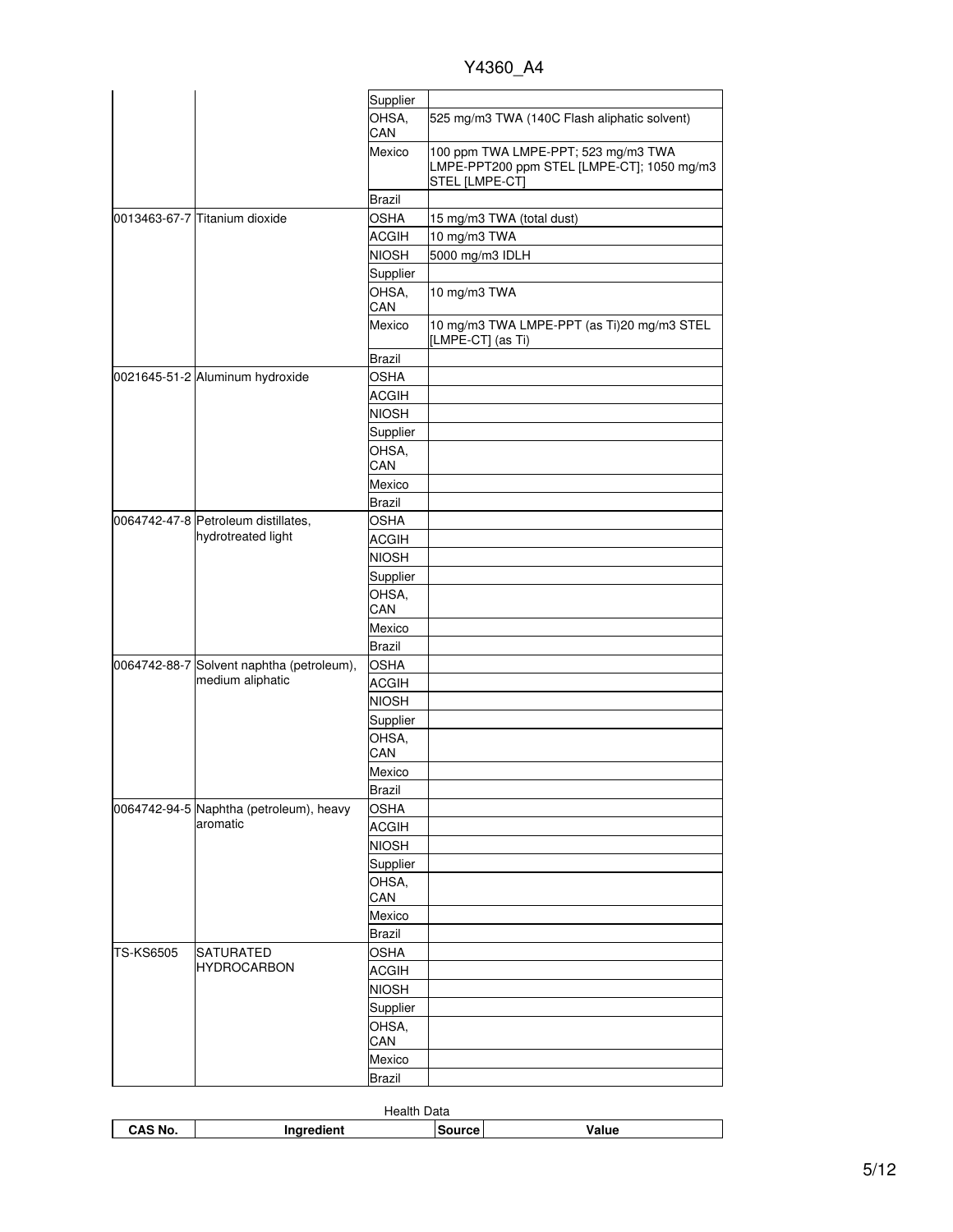| 0000091-20-3 Naphthalene |                                                               |              | NIOSH Hemolysis and eye irritation that causes<br>cataracts |
|--------------------------|---------------------------------------------------------------|--------------|-------------------------------------------------------------|
|                          | 0000096-29-7 Methyl ethyl ketoxime                            | <b>NIOSH</b> |                                                             |
|                          | 0007631-86-9 Silica, amorphous                                | <b>NIOSH</b> |                                                             |
| 0008008-20-6 Kerosene    |                                                               | <b>NIOSH</b> | Eye nose                                                    |
|                          | 0008052-41-3 Stoddard solvent                                 | <b>NIOSH</b> | Eye nose                                                    |
|                          | 0013463-67-7 Titanium dioxide                                 |              | NIOSH Lung tumors in animals                                |
|                          | 0021645-51-2 Aluminum hydroxide                               | <b>NIOSH</b> |                                                             |
|                          | 0064742-47-8 Petroleum distillates, hydrotreated light        | <b>NIOSH</b> |                                                             |
|                          | 0064742-88-7 Solvent naphtha (petroleum), medium<br>aliphatic | <b>NIOSH</b> |                                                             |
|                          | 0064742-94-5 Naphtha (petroleum), heavy aromatic              | <b>NIOSH</b> |                                                             |
| <b>TS-KS6505</b>         | <b>ISATURATED HYDROCARBON</b>                                 | <b>NIOSH</b> |                                                             |

|                          |                                                           |               | Carcinogen Data                                                        |  |  |  |  |
|--------------------------|-----------------------------------------------------------|---------------|------------------------------------------------------------------------|--|--|--|--|
| CAS No.                  | Ingredient                                                | <b>Source</b> | Value                                                                  |  |  |  |  |
| 0000091-20-3 Naphthalene |                                                           | OSHA          | Select Carcinogen: Yes                                                 |  |  |  |  |
|                          |                                                           | NTP           | Known: No; Suspected: Yes                                              |  |  |  |  |
|                          |                                                           | <b>IARC</b>   | Group 1: No: Group 2a: No: Group 2b: Yes: Group 3: No:<br>Group 4: No; |  |  |  |  |
|                          | 0000096-29-7 Methyl ethyl ketoxime                        | OSHA          | Select Carcinogen: No                                                  |  |  |  |  |
|                          |                                                           | <b>NTP</b>    | Known: No; Suspected: No                                               |  |  |  |  |
|                          |                                                           | <b>IARC</b>   | Group 1: No; Group 2a: No; Group 2b: No; Group 3: No;<br>Group 4: No;  |  |  |  |  |
|                          | 0007631-86-9 Silica, amorphous                            | <b>OSHA</b>   | Select Carcinogen: No                                                  |  |  |  |  |
|                          |                                                           | <b>NTP</b>    | Known: No; Suspected: No                                               |  |  |  |  |
|                          |                                                           | <b>IARC</b>   | Group 1: No; Group 2a: No; Group 2b: No; Group 3: Yes;<br>Group 4: No; |  |  |  |  |
| 0008008-20-6 Kerosene    |                                                           | <b>OSHA</b>   | Select Carcinogen: No                                                  |  |  |  |  |
|                          |                                                           | <b>NTP</b>    | Known: No; Suspected: No                                               |  |  |  |  |
|                          |                                                           | <b>IARC</b>   | Group 1: No; Group 2a: No; Group 2b: No; Group 3: No;<br>Group 4: No;  |  |  |  |  |
|                          | 0008052-41-3 Stoddard solvent                             | OSHA          | Select Carcinogen: No                                                  |  |  |  |  |
|                          |                                                           | NTP           | Known: No; Suspected: No                                               |  |  |  |  |
|                          |                                                           | <b>IARC</b>   | Group 1: No; Group 2a: No; Group 2b: No; Group 3: No;<br>Group 4: No;  |  |  |  |  |
|                          | 0013463-67-7 Titanium dioxide                             | OSHA          | Select Carcinogen: Yes                                                 |  |  |  |  |
|                          |                                                           | NTP           | Known: No: Suspected: No                                               |  |  |  |  |
|                          |                                                           | <b>IARC</b>   | Group 1: No; Group 2a: No; Group 2b: Yes; Group 3: No;<br>Group 4: No; |  |  |  |  |
|                          | 0021645-51-2 Aluminum hydroxide                           | <b>OSHA</b>   | Select Carcinogen: No                                                  |  |  |  |  |
|                          |                                                           | <b>NTP</b>    | Known: No; Suspected: No                                               |  |  |  |  |
|                          |                                                           | <b>IARC</b>   | Group 1: No; Group 2a: No; Group 2b: No; Group 3: No;<br>Group 4: No;  |  |  |  |  |
|                          | 0064742-47-8 Petroleum distillates,<br>hydrotreated light | OSHA          | Select Carcinogen: No                                                  |  |  |  |  |
|                          |                                                           | <b>NTP</b>    | Known: No; Suspected: No                                               |  |  |  |  |
|                          |                                                           | <b>IARC</b>   | Group 1: No; Group 2a: No; Group 2b: No; Group 3: No;<br>Group 4: No;  |  |  |  |  |
|                          | 0064742-88-7 Solvent naphtha                              | OSHA          | Select Carcinogen: No                                                  |  |  |  |  |
|                          | (petroleum), medium                                       | NTP           | Known: No; Suspected: No                                               |  |  |  |  |
|                          | aliphatic                                                 | <b>IARC</b>   | Group 1: No; Group 2a: No; Group 2b: No; Group 3: No;<br>Group 4: No;  |  |  |  |  |
|                          | 0064742-94-5 Naphtha (petroleum),<br>heavy aromatic       | OSHA          | Select Carcinogen: No                                                  |  |  |  |  |
|                          |                                                           | <b>NTP</b>    | Known: No; Suspected: No                                               |  |  |  |  |
|                          |                                                           | <b>IARC</b>   | Group 1: No; Group 2a: No; Group 2b: No; Group 3: No;<br>Group 4: No;  |  |  |  |  |
| <b>TS-KS6505</b>         | <b>SATURATED</b>                                          | <b>OSHA</b>   | Select Carcinogen: No                                                  |  |  |  |  |
|                          | <b>HYDROCARBON</b>                                        | <b>NTP</b>    | Known: No; Suspected: No                                               |  |  |  |  |
|                          |                                                           | <b>IARC</b>   |                                                                        |  |  |  |  |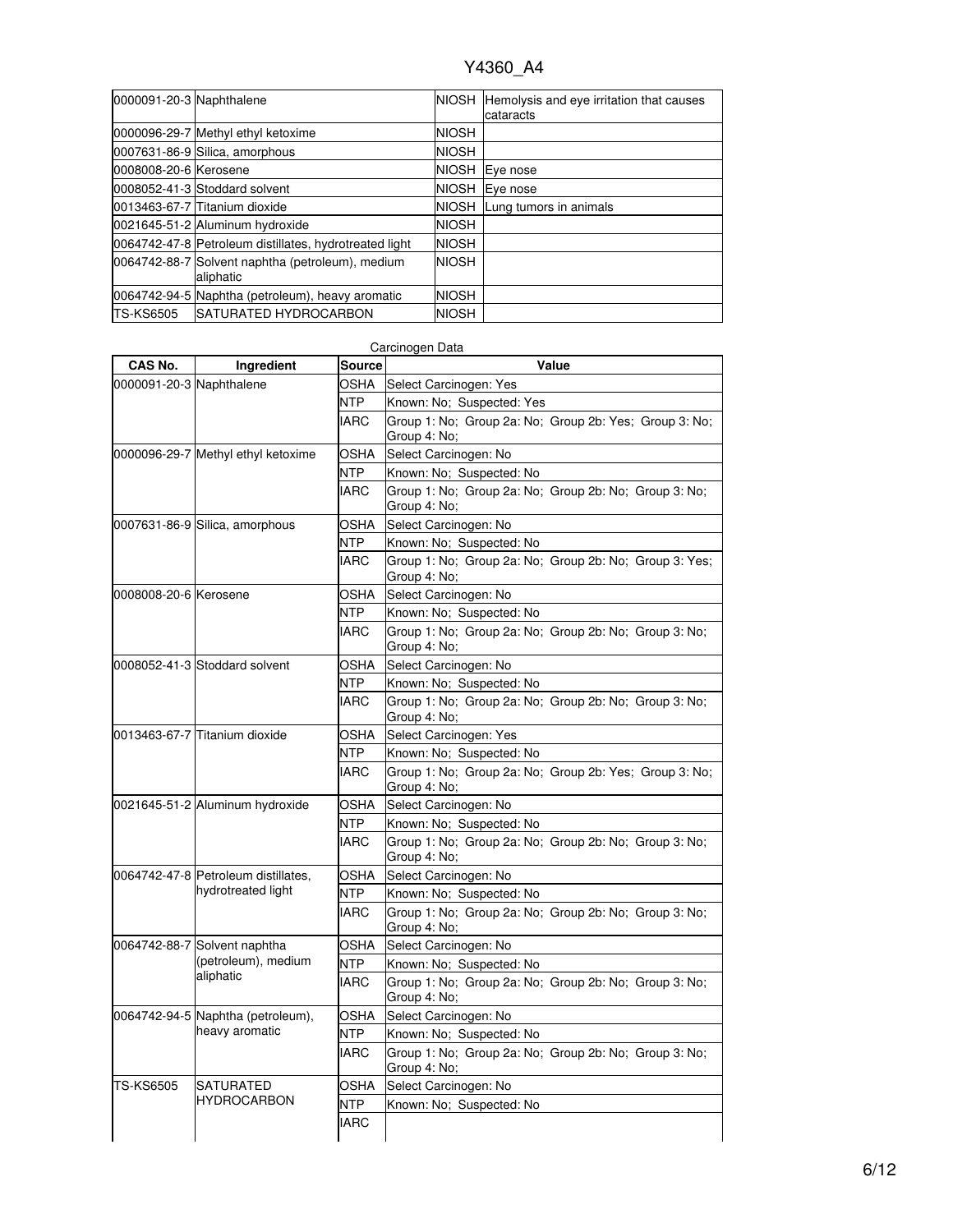|  |              | Group 1: No; Group 2a: No; Group 2b: No; Group 3: No; |  |
|--|--------------|-------------------------------------------------------|--|
|  | Group 4: No: |                                                       |  |

| Select equipment to provide protection from the ingredients listed in Section 3 of this<br>document. Ensure fresh air entry during application and drying. If you experience eye<br>watering, headache or dizziness or if air monitoring demonstrates dust, vapor, or mist<br>levels are above applicable limits, wear an appropriate, properly fitted respirator<br>(NIOSH approved) during and after application. Follow respirator manufacturer's<br>directions for respirator use. FOR USERS OF 3M RESPIRATORY PROTECTION<br>ONLY: For information and assistance on 3M occupational health and safety<br>products, call OH&ESD Technical Service toll free in U.S.A. 1-800-243-4630, in<br>Canada call 1-800-267-4414. Please do not contact these numbers regarding other<br>manufacturer's respiratory protection products. 3M does not endorse the accuracy of<br>the information contained in this Material Safety Data Sheet. |
|-----------------------------------------------------------------------------------------------------------------------------------------------------------------------------------------------------------------------------------------------------------------------------------------------------------------------------------------------------------------------------------------------------------------------------------------------------------------------------------------------------------------------------------------------------------------------------------------------------------------------------------------------------------------------------------------------------------------------------------------------------------------------------------------------------------------------------------------------------------------------------------------------------------------------------------------|
| Avoid contact with eyes. Protective equipment should be selected to provide<br>protection from exposure to the chemicals listed in Section 3 of this document.<br>Depending on the site-specific conditions of use, safety glasses, chemical goggles,<br>and/or head and face protection may be required to prevent contact. The equipment<br>must be thoroughly cleaned, or discarded after each use.                                                                                                                                                                                                                                                                                                                                                                                                                                                                                                                                  |
| Protective equipment should be selected to provide protection from exposure to the<br>chemicals listed in Section 3 of this document. Depending on the site-specific<br>conditions of use, protective gloves, apron, boots, head and face protection may be<br>required to prevent contact. The equipment must be thoroughly cleaned, or discarded<br>after each use.                                                                                                                                                                                                                                                                                                                                                                                                                                                                                                                                                                   |
| Depending on the site-specific conditions of use, provide adequate ventilation.                                                                                                                                                                                                                                                                                                                                                                                                                                                                                                                                                                                                                                                                                                                                                                                                                                                         |
| Emergency eye wash fountains and safety showers should be available in the<br>immediate vicinity of any potential exposure. Use good personal hygiene practices.<br>Wash hands before eating, drinking, using toilet facilities, etc. Promptly remove soiled<br>clothing and wash clothing thoroughly before reuse. Shower after work using plenty of<br>soap and water.                                                                                                                                                                                                                                                                                                                                                                                                                                                                                                                                                                |
|                                                                                                                                                                                                                                                                                                                                                                                                                                                                                                                                                                                                                                                                                                                                                                                                                                                                                                                                         |

| 9. Physical and chemical properties                |                                                                               |  |  |
|----------------------------------------------------|-------------------------------------------------------------------------------|--|--|
|                                                    |                                                                               |  |  |
| Appearance                                         | <b>Coloured Liquid</b>                                                        |  |  |
| Odour threshold                                    | Not Measured                                                                  |  |  |
| рH                                                 | No Established Limit                                                          |  |  |
| Melting point / freezing point                     | Not Measured                                                                  |  |  |
| Initial boiling point and boiling range            | 130 (°C) 266 (°F)                                                             |  |  |
| <b>Flash Point</b>                                 | 38 (°C) 100 (°F)                                                              |  |  |
| Evaporation rate (Ether = 1)                       | Not Measured                                                                  |  |  |
| Flammability (solid, gas)                          | Not Applicable                                                                |  |  |
| Upper/lower flammability or explosive<br>limits    | Lower Explosive Limit: .5                                                     |  |  |
|                                                    | Upper Explosive Limit: No Established Limit                                   |  |  |
| vapor pressure (Pa)                                | Not Measured                                                                  |  |  |
| <b>Vapor Density</b>                               | Heavier than air                                                              |  |  |
| <b>Specific Gravity</b>                            | 1.19                                                                          |  |  |
| Partition coefficient n-octanol/water (Log<br>Kow) | Not Measured                                                                  |  |  |
| Auto-ignition temperature                          | Not Measured                                                                  |  |  |
| Decomposition temperature                          | Not Measured                                                                  |  |  |
| Viscosity (cSt)                                    | No Established Limit                                                          |  |  |
| VOC $%$                                            | Refer to the Technical Data Sheet or label where information is<br>available. |  |  |

10. Stability and reactivity

10.1. Reactivity No data available 10.2. Chemical stability

Г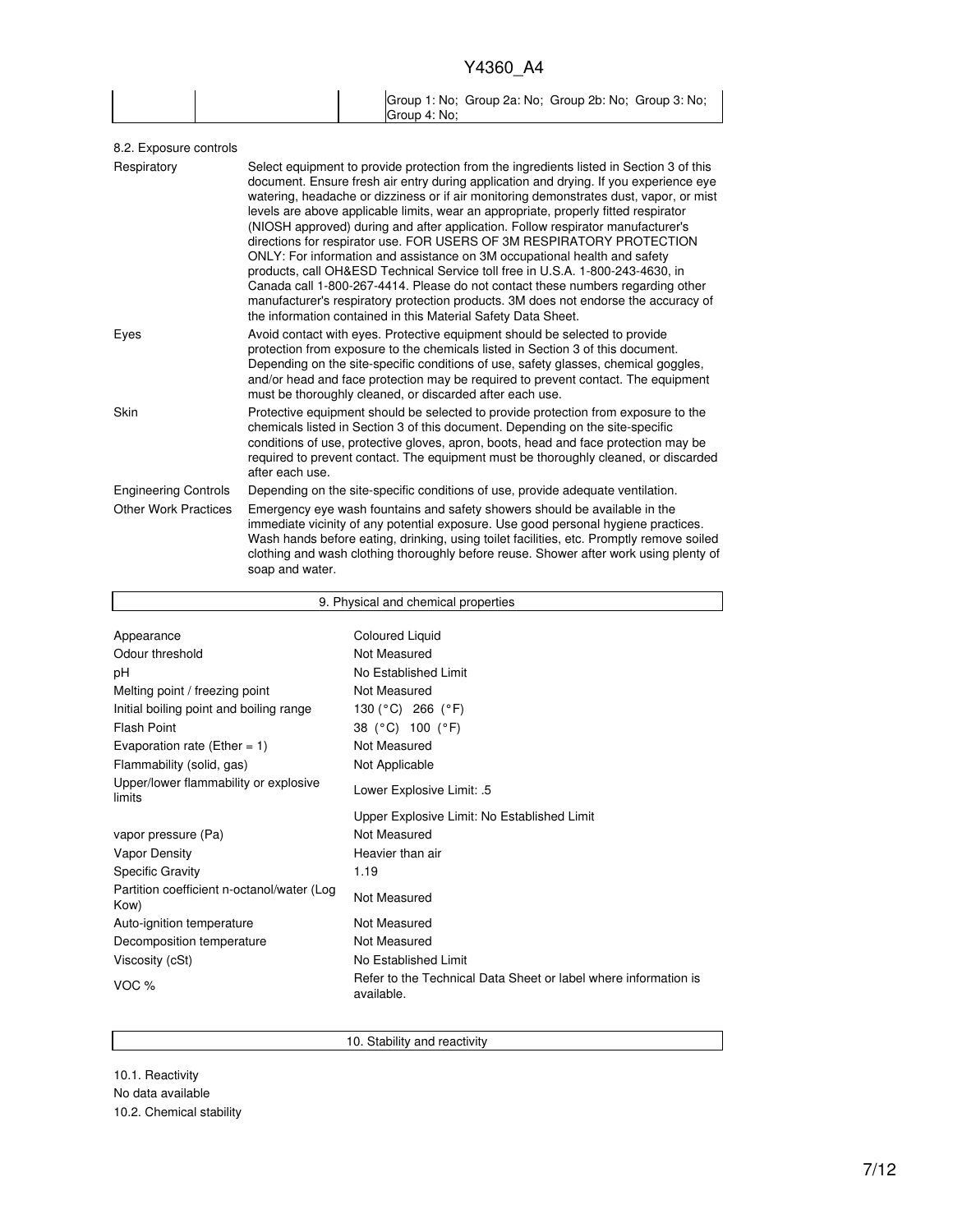This product is stable and hazardous polymerization will not occur. Not sensitive to mechanical impact. Excessive heat and fumes generation can occur if improperly handled.

10.3. Possibility of hazardous reactions

No data available

10.4. Conditions to avoid

No data available

10.5. Incompatible materials

Strong oxidizing agents.

10.6. Hazardous decomposition products

May produce hazardous fumes when heated to decomposition as in welding. Fumes may produce Carbon Dioxide and Carbon Monoxide.

11. Toxicological information

Acute toxicity

NOTICE: Reports have associated repeated and prolonged occupational overexposure to solvents with permanent brain and nervous system damage. Intentional misuse by deliberately concentrating and inhaling the contents may be harmful or fatal.

| <b>Ingredient</b>                                                 | Oral LD50,<br>mg/kg              | Skin LD50,<br>mg/kg                    | <b>Inhalation</b><br>Vapor LD50,<br>mq/L/4hr | <b>Inhalation</b><br>Dust/Mist LD50,<br>mg/L/4hr |
|-------------------------------------------------------------------|----------------------------------|----------------------------------------|----------------------------------------------|--------------------------------------------------|
| Titanium dioxide - (13463-67-7)                                   | 10,000.00, Rat<br>- Category: NA | 10,000.00,<br>Rabbit -<br>Category: NA | No data<br>available                         | 6.82, Rat -<br>Category: NA                      |
| Stoddard solvent - (8052-41-3)                                    | No data<br>available             | No data<br>available                   | No data<br>available                         | No data available                                |
| Solvent naphtha (petroleum), medium<br>aliphatic - (64742-88-7)   | 6,000.00, Rat -<br>Category: NA  | 3,000.00,<br>Rabbit -<br>Category: 5   | No data<br>available                         | No data available                                |
| SATURATED HYDROCARBON -<br>(TS-KS6505)                            | No data<br>available             | No data<br>available                   | No data<br>available                         | No data available                                |
| Kerosene - (8008-20-6)                                            | 2,835.00, Rat -<br>Category: 5   | 2,000.00,<br>Rabbit -<br>Category: 4   | No data<br>available                         | No data available                                |
| Naphtha (petroleum), heavy aromatic -<br>$(64742 - 94 - 5)$       | 5,000.00, Rat -<br>Category: 5   | 2,000.00,<br>Rabbit -<br>Category: 4   | No data<br>available                         | No data available                                |
| Silica, amorphous - (7631-86-9)                                   | 5,110.00, Rat -<br>Category: NA  | 5.000.00.<br>Rabbit -<br>Category: 5   | No data<br>available                         | No data available                                |
| Aluminum hydroxide - (21645-51-2)                                 | 5,000.00, Rat -<br>Category: 5   | No data<br>available                   | No data<br>available                         | No data available                                |
| Petroleum distillates, hydrotreated light -<br>$(64742 - 47 - 8)$ | 5,000.00, Rat -<br>Category: 5   | 2,000.00,<br>Rabbit -<br>Category: 4   | No data<br>available                         | No data available                                |
| Naphthalene - (91-20-3)                                           | 490.00, Rat -<br>Category: 4     | 20.000.00.<br>Rabbit -<br>Category: NA | No data<br>available                         | No data available                                |
| Methyl ethyl ketoxime - (96-29-7)                                 | 930.00, Rat -<br>Category: 4     | 2,000.00,<br>Rabbit -<br>Category: 4   | 20.00, Rat -<br>Category: 4                  | No data available                                |

| Item                        | Category              | Hazard         |
|-----------------------------|-----------------------|----------------|
| Acute Toxicity (mouth)      | <b>Not Classified</b> | Not Applicable |
| Acute Toxicity (skin)       | <b>Not Classified</b> | Not Applicable |
| Acute Toxicity (inhalation) | <b>Not Classified</b> | Not Applicable |
| Skin corrosion/irritation   | <b>Not Classified</b> | Not Applicable |
| Eye damage/irritation       | <b>Not Classified</b> | Not Applicable |
| Sensitization (respiratory) | <b>Not Classified</b> | Not Applicable |
| Sensitization (skin)        | <b>Not Classified</b> | Not Applicable |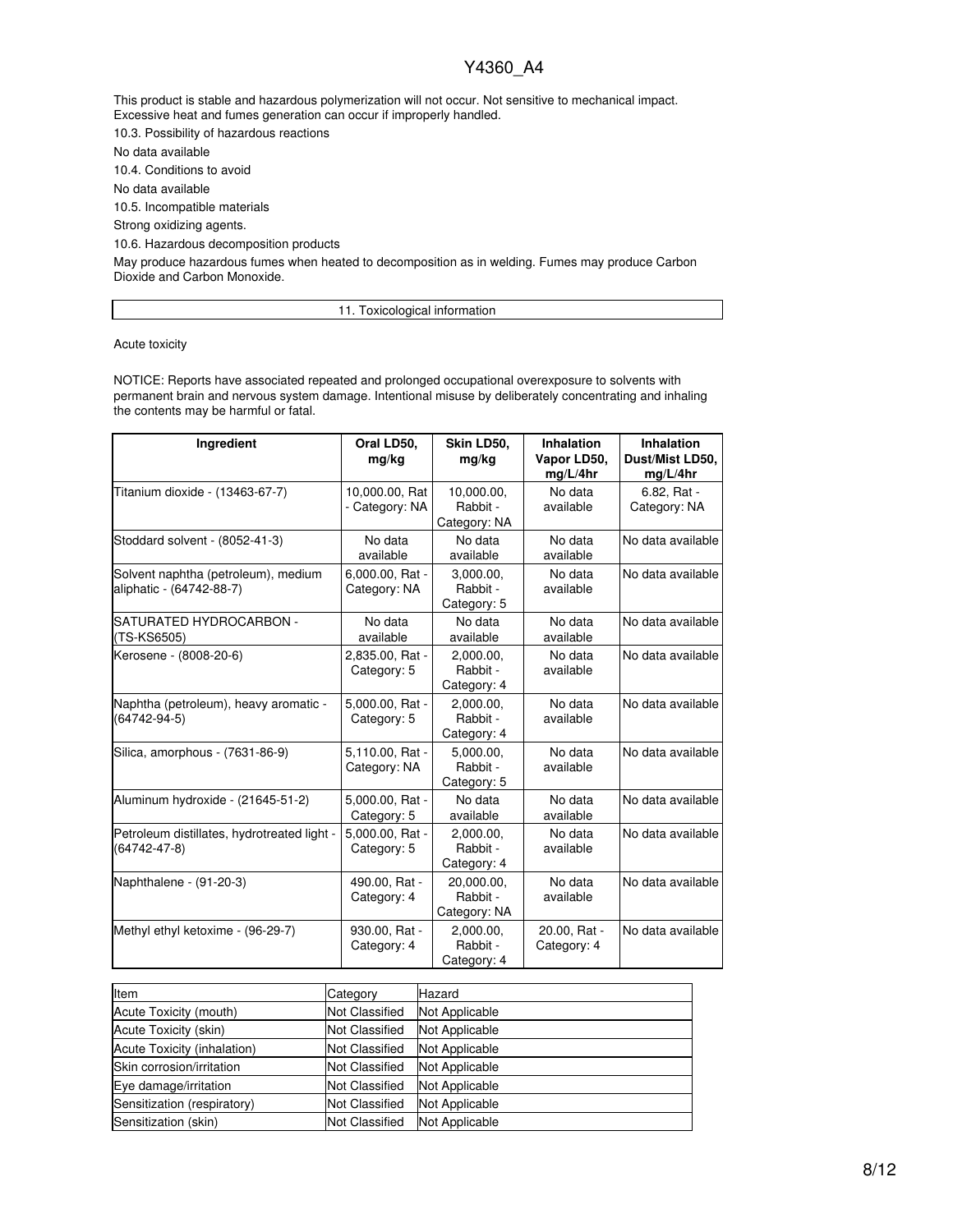| Germ toxicity                                                               | <b>Not Classified</b> | Not Applicable |
|-----------------------------------------------------------------------------|-----------------------|----------------|
| Carcinogenicity                                                             | <b>Not Classified</b> | Not Applicable |
| Reproductive Toxicity                                                       | <b>Not Classified</b> | Not Applicable |
| Specific target organ systemic toxicity Not Classified<br>(single exposure) |                       | Not Applicable |
| Specific target organ systemic<br>Toxicity (repeated exposure)              | <b>Not Classified</b> | Not Applicable |
| <b>Aspiration hazard</b>                                                    | <b>Not Classified</b> | Not Applicable |

12. Ecological information

### 12.1. Toxicity

No additional information provided for this product. See Section 3 for chemical specific data.

### Aquatic Ecotoxicity

| Ingredient                                                         | 96 hr LC50 fish,<br>mg/l           | 48 hr EC50 crustacea,<br>mg/l          | ErC50 algae,<br>mg/l                             |
|--------------------------------------------------------------------|------------------------------------|----------------------------------------|--------------------------------------------------|
| Titanium dioxide -<br>$(13463 - 67 - 7)$                           | 1,000.00, Fundulus<br>heteroclitus | 5.50, Daphnia magna                    | 5.83 (72 hr), Pseudokirchneriella<br>subcapitata |
| Stoddard solvent -<br>$(8052 - 41 - 3)$                            | Not Available                      | Not Available                          | Not Available                                    |
| Solvent naphtha<br>(petroleum), medium<br>aliphatic - (64742-88-7) | 800.00, Pimephales<br>promelas     | 100.00, Daphnia magna                  | 450.00 (96 hr), Selenastrum<br>capricornutum     |
| <b>SATURATED</b><br><b>HYDROCARBON -</b><br>(TS-KS6505)            | Not Available                      | Not Available                          | $0.00$ (hr).                                     |
| Kerosene - (8008-20-6)                                             | Not Available                      | Not Available                          | Not Available                                    |
| Naphtha (petroleum),<br>heavy aromatic -<br>$(64742 - 94 - 5)$     | 45.00, Pimephales<br>promelas      | 12.00, Daphnia magna                   | 2.50 (72 hr), Skeletonema<br>costatum            |
| Silica, amorphous -<br>$(7631 - 86 - 9)$                           | 10,000.00, Danio<br>rerio          | 10,000.00, Daphnia<br>magna            | 10,000.00 (72 hr), Scenedesmus<br>subspicatus    |
| Aluminum hydroxide -<br>$(21645 - 51 - 2)$                         | Not Available                      | Not Available                          | Not Available                                    |
| Petroleum distillates.<br>hydrotreated light -<br>(64742-47-8)     | 2.20, Lepomis<br>macrochirus       | 4,720.00, Dendronereides<br>heteropoda | Not Available                                    |
| Naphthalene - (91-20-3)                                            | 0.99, Oncorhynchus<br>gorbuscha    | 1.60, Daphnia magna                    | 68.21 (96 hr), Scenedesmus<br>subspicatus        |
| Methyl ethyl ketoxime -<br>$(96-29-7)$                             | 320.00, Leuciscus<br>idus          | 500.00, Daphnia magna                  | 83.00 (72 hr), Scenedesmus<br>subspicatus        |

12.2. Persistence and degradability No data available 12.3. Bioaccumulative potential Not Measured 12.4. Mobility in soil No data available 12.5. Results of PBT and vPvB assessment This product contains no PBT/vPvB chemicals. 12.6. Other adverse effects No data available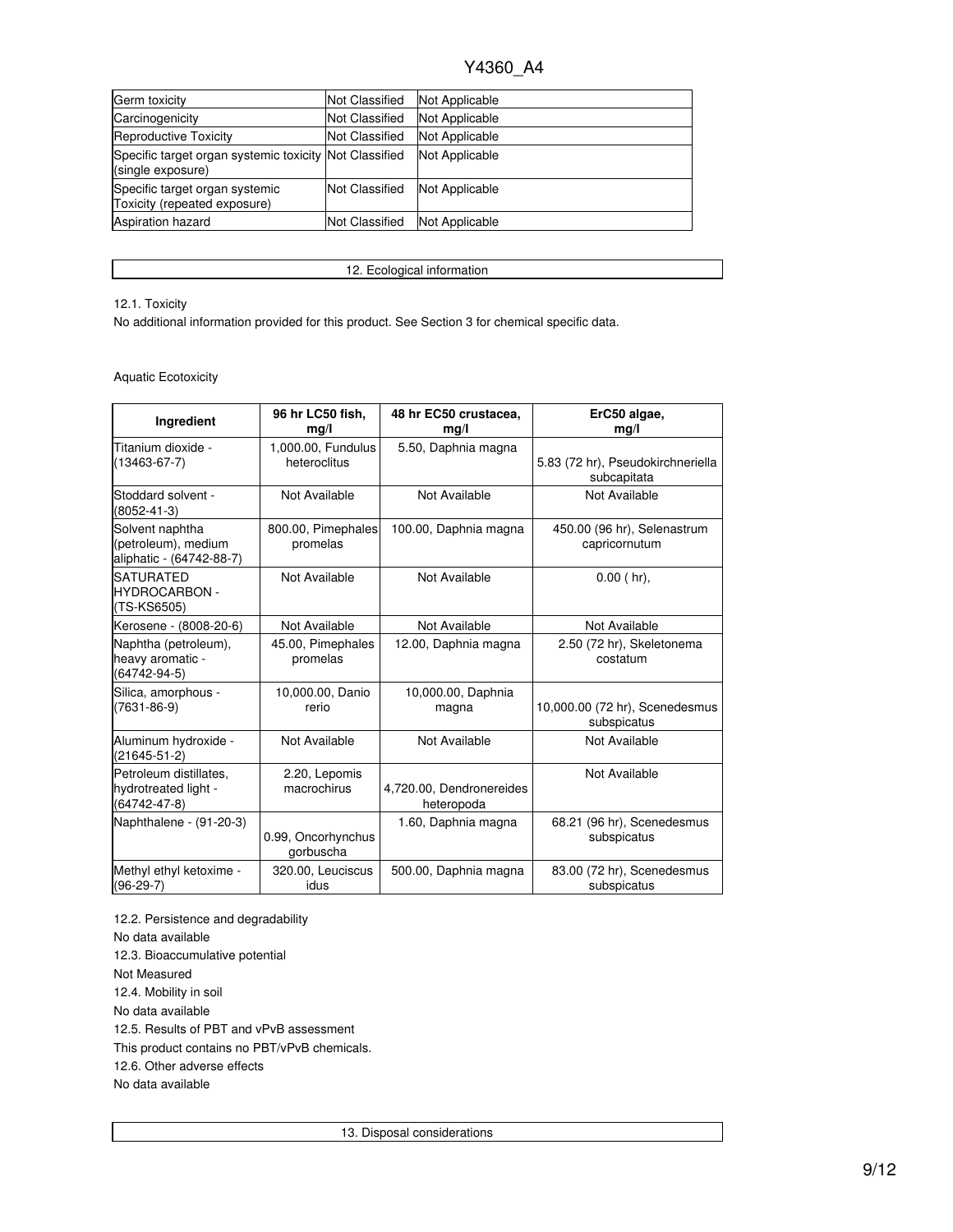13.1. Waste treatment methods

Do not allow spills to enter drains or watercourses.

Dispose of in accordance with local, state and federal regulations. (Also reference RCRA information in Section 15 if listed).

14. Transport information 14.1. UN number UN 1263 14.2. UN proper shipping name PAINT - Marine pollutant (reaction product: bisphenolA-(epichlorhydrin); epoxy resin) 14.3. Transport hazard class(es) DOT (Domestic Surface Transportation) IMO / IMDG (Ocean Transportation) DOT Proper Shipping Name CONSUMER COMMODITY, ORM-D IMDG Proper Shipping Name PAINT - Marine pollutant (reaction product: bisphenolA-(epichlorhydrin); epoxy resin) DOT Hazard Class Not Regulated IMDG Hazard Class Flammable Liquid, 3 Sub Class Not applicable UN / NA Number UN 1263 DOT Packing Group Not Regulated IMDG Packing Group III CERCLA/DOT RQ NA gal. / NA lbs. System Reference Code 181 14.4. Packing group III 14.5. Environmental hazards IMDG Marine Pollutant: Yes ( Titanium dioxide ) 14.6. Special precautions for user Not Applicable 14.7. Transport in bulk according to Annex II of MARPOL73/78 and the IBC Code Not Applicable 15. Regulatory information Regulatory Overview The regulatory data in Section 15 is not intended to be all-inclusive, only selected regulations are represented. All ingredients of this product are listed on the TSCA (Toxic Substance Control Act) Inventory or are not required to be listed on the TSCA Inventory. WHMIS Classification B3 DOT Marine Pollutants (10%): (No Product Ingredients Listed) DOT Severe Marine Pollutants (1%): (No Product Ingredients Listed) EPCRA 311/312 Chemicals and RQs (>.1%) : Benzene, ethyl- (1000 lb final RQ; 454 kg final RQ) Naphthalene (100 lb final RQ; 45.4 kg final RQ) Xylenes (o-, m-, p- isomers) (100 lb final RQ; 45.4 kg final RQ) EPCRA 302 Extremely Hazardous (>.1%) : (No Product Ingredients Listed) EPCRA 313 Toxic Chemicals (>.1%) : Benzene, ethyl-Naphthalene Xylenes (o-, m-, p- isomers) Mass RTK Substances (>1%) : Kerosene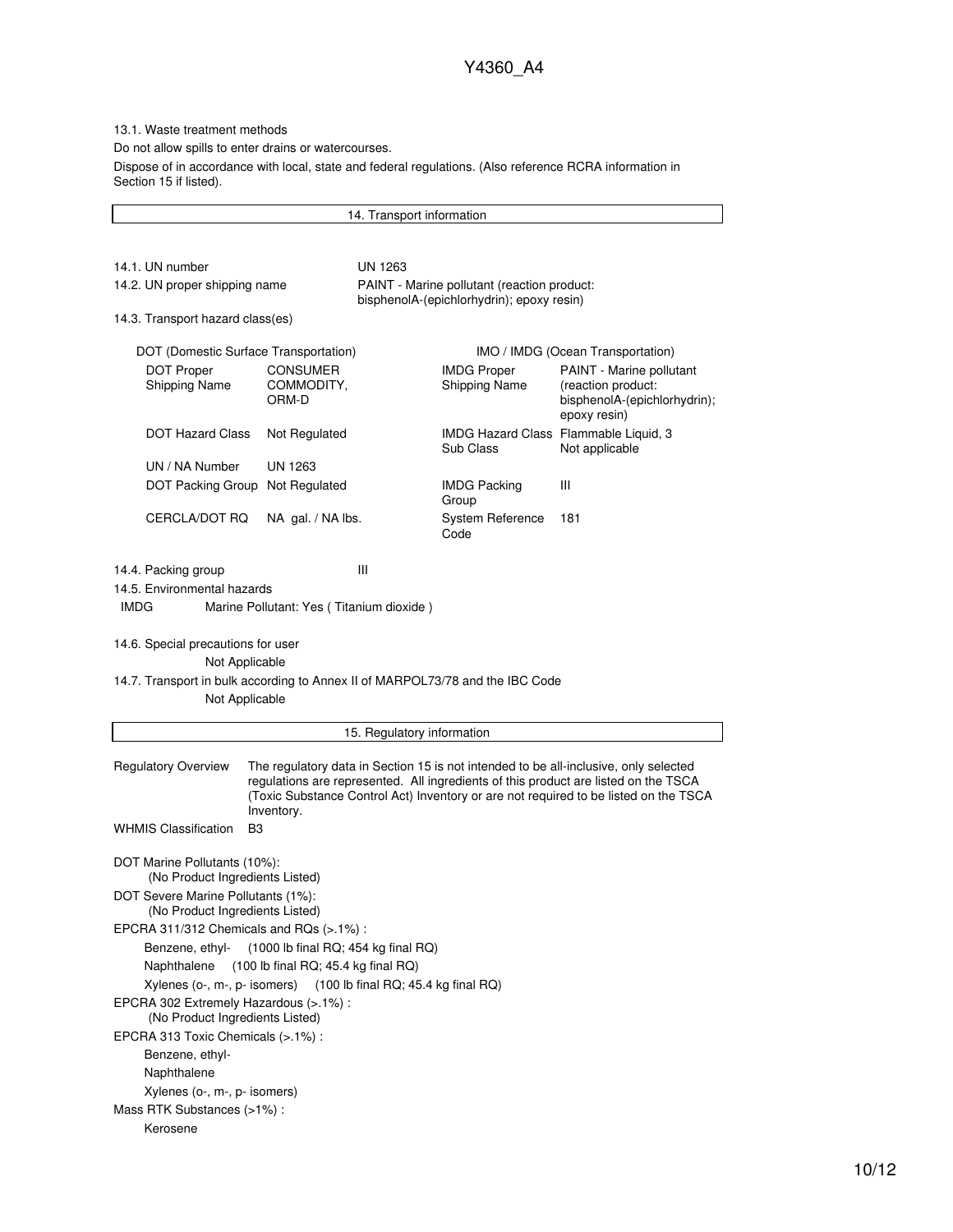| Proposition 65 - Male Repro Toxins (>0%):<br>(No Product Ingredients Listed)<br>Proposition 65 - Developmental Toxins (>0%):<br>(No Product Ingredients Listed) |  |
|-----------------------------------------------------------------------------------------------------------------------------------------------------------------|--|
|                                                                                                                                                                 |  |
|                                                                                                                                                                 |  |
| (No Product Ingredients Listed)                                                                                                                                 |  |
| Proposition 65 - Female Repro Toxins (>0%):                                                                                                                     |  |
| Titanium dioxide                                                                                                                                                |  |
| Naphthalene                                                                                                                                                     |  |
| Benzene, ethyl-                                                                                                                                                 |  |
| Proposition 65 - Carcinogens (>0%):                                                                                                                             |  |
| Xylenes (o-, m-, p- isomers)                                                                                                                                    |  |
| Naphthalene                                                                                                                                                     |  |
| Kerosene                                                                                                                                                        |  |
| Benzene, ethyl-                                                                                                                                                 |  |
| N.J. Env. Hazardous Substances (>.1%) :                                                                                                                         |  |
| Xylenes (o-, m-, p- isomers)                                                                                                                                    |  |
| Solvent naphtha (petroleum), medium aliphatic                                                                                                                   |  |
| Propylene glycol monomethyl ether                                                                                                                               |  |
| Naphthalene                                                                                                                                                     |  |
| Benzene, ethyl-                                                                                                                                                 |  |
| N.J. Special Hazardous Substances (>.01%) :                                                                                                                     |  |
| Titanium dioxide                                                                                                                                                |  |
| Stoddard solvent                                                                                                                                                |  |
| Solvent naphtha (petroleum), medium aliphatic                                                                                                                   |  |
| Silica, amorphous                                                                                                                                               |  |
| Kerosene                                                                                                                                                        |  |
| N.J. RTK Substances (>1%):                                                                                                                                      |  |
| <b>RCRA Status:</b><br>(No Product Ingredients Listed)                                                                                                          |  |
| (No Product Ingredients Listed)                                                                                                                                 |  |
| Penn Special Hazardous Substances (>.01%) :                                                                                                                     |  |
| Titanium dioxide                                                                                                                                                |  |
| Stoddard solvent                                                                                                                                                |  |
| Silica, amorphous                                                                                                                                               |  |
| Kerosene                                                                                                                                                        |  |
| Penn RTK Substances (>1%):                                                                                                                                      |  |
| Titanium dioxide                                                                                                                                                |  |
| Stoddard solvent                                                                                                                                                |  |
| Silica, amorphous                                                                                                                                               |  |

The information and recommendations contained herein are based upon data believed to be correct. However, no guarantee or warranty of any kind, expressed or implied, is made with respect to the information contained herein. We accept no responsibility and disclaim all liability for any harmful effects which may be caused by exposure to our products. Customers/users of this product must comply with all applicable health and safety laws, regulations, and orders.

The full text of the phrases appearing in section 3 is:

H302 Harmful if swallowed.

H304 May be fatal if swallowed and enters airways.

H312 Harmful in contact with skin.

H317 May cause an allergic skin reaction.

H318 Causes serious eye damage.

H319 Causes serious eye irritation.

H335 May cause respiratory irritation.

H351 Suspected of causing cancer.